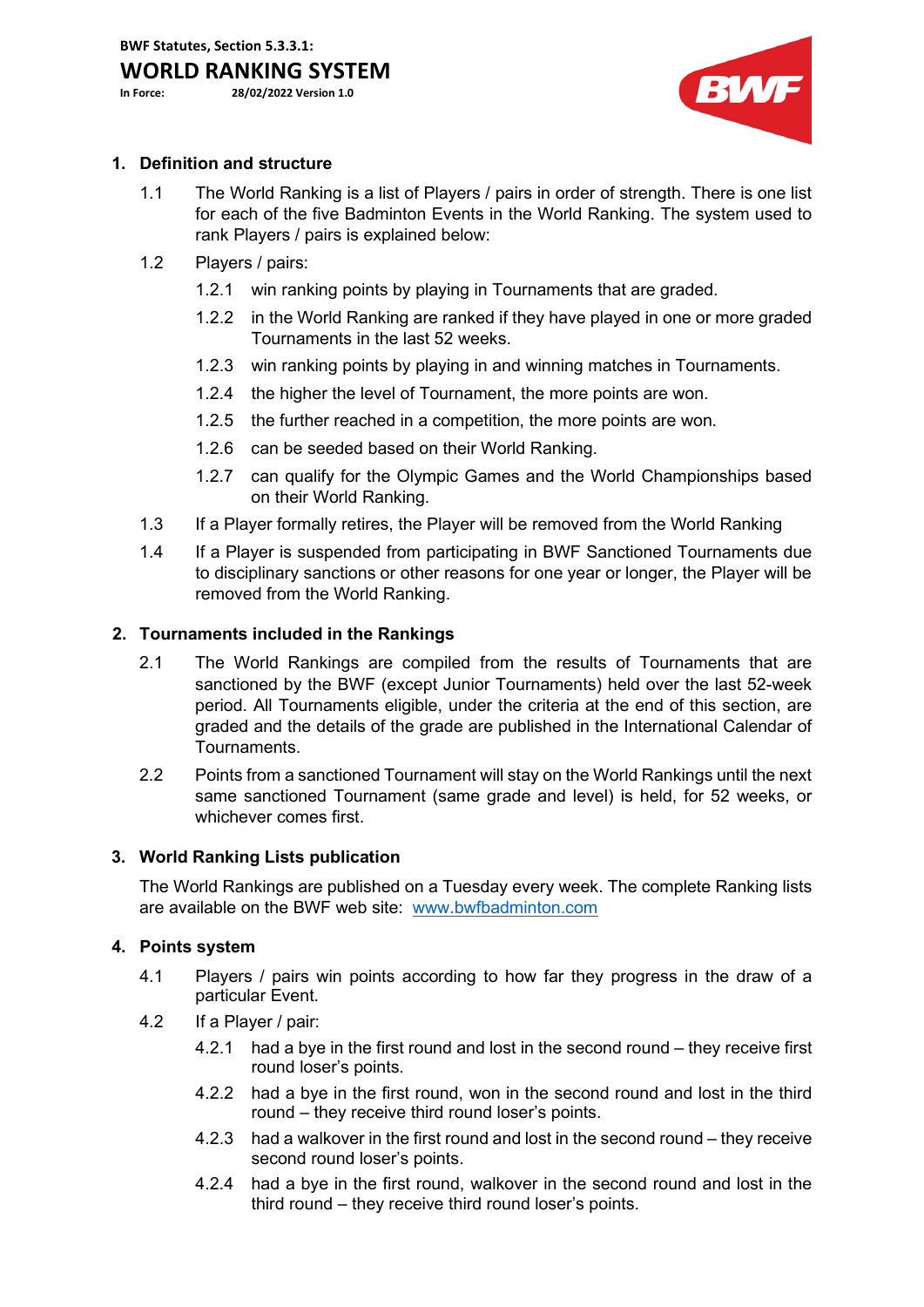- 4.2.5 in a Tournament had a wildcard entry and lost in the first round they receive no world ranking points.
- 4.2.6 participate in a Tournament with rounds in group play (pool matches) they will receive points according to the finishing position in the group, equal to the equivalent finishing position in a knock out format Tournament.
	- For example, a Player / pair finishing in fourth place in a group, in a draw containing eight groups of four would receive round of 64 loser's points;

### **Eight groups of four are played**.

- Number 1 in the group proceeds to the knockout stage, playing for position 1, 2, 3-4 and 5-8
- Number 2 in the group would receive position 9-16 world ranking points
- Number 3 in the group would receive position 17-32 world ranking points
- Number 4 in the group would receive positions 33-64 world ranking points.

## **BWF World Tour Finals**

- Number 1 and 2 in the group proceeds to the knockout stage, playing for position 1, 2, and 3-4
- Number 3 in the group would receive position 5-6 world ranking points
- Number 4 in the group would receive position 7-8 world ranking points
- 4.3 Where the BWF disciplinary committee cancels a match due to a breach of disciplinary regulations then the World Ranking points will be removed from that Player / pair.

#### **5. Ranking**

5.1 **World Ranking - 10 or fewer World Ranking Tournaments in the last 52 weeks**

If a Player or pair has competed in the same Event at 10 or fewer World Ranking Tournaments, then the ranking is worked out by adding the points won at the Tournaments.

5.2 **World Ranking - 11 or more World Ranking Tournaments in the last 52 weeks** If a Player or pair has competed in the same Event at 11 or more World Ranking Tournaments, only the 10 highest points scored in the Tournaments during the previous 52-week period count towards their ranking.

#### **6. Points lists**

- 6.1 Players / pairs are ranked using points. The Player / pair with the highest calculated points will be ranked number one and so on.
- 6.2 If two or more Players / pairs have identical points, then the Players / pairs who have played in the most Tournaments will be ranked higher. If Players / pairs have identical points and have played in an identical number of Tournaments, then these Players / pairs are ranked equal. For example, if five Players are ranked 1 to 5, and then there are three Players with equal points and number of Tournaments, the ranking would be: 1, 2, 3, 4, 5, 6, 6, 6, 9, 10, etc.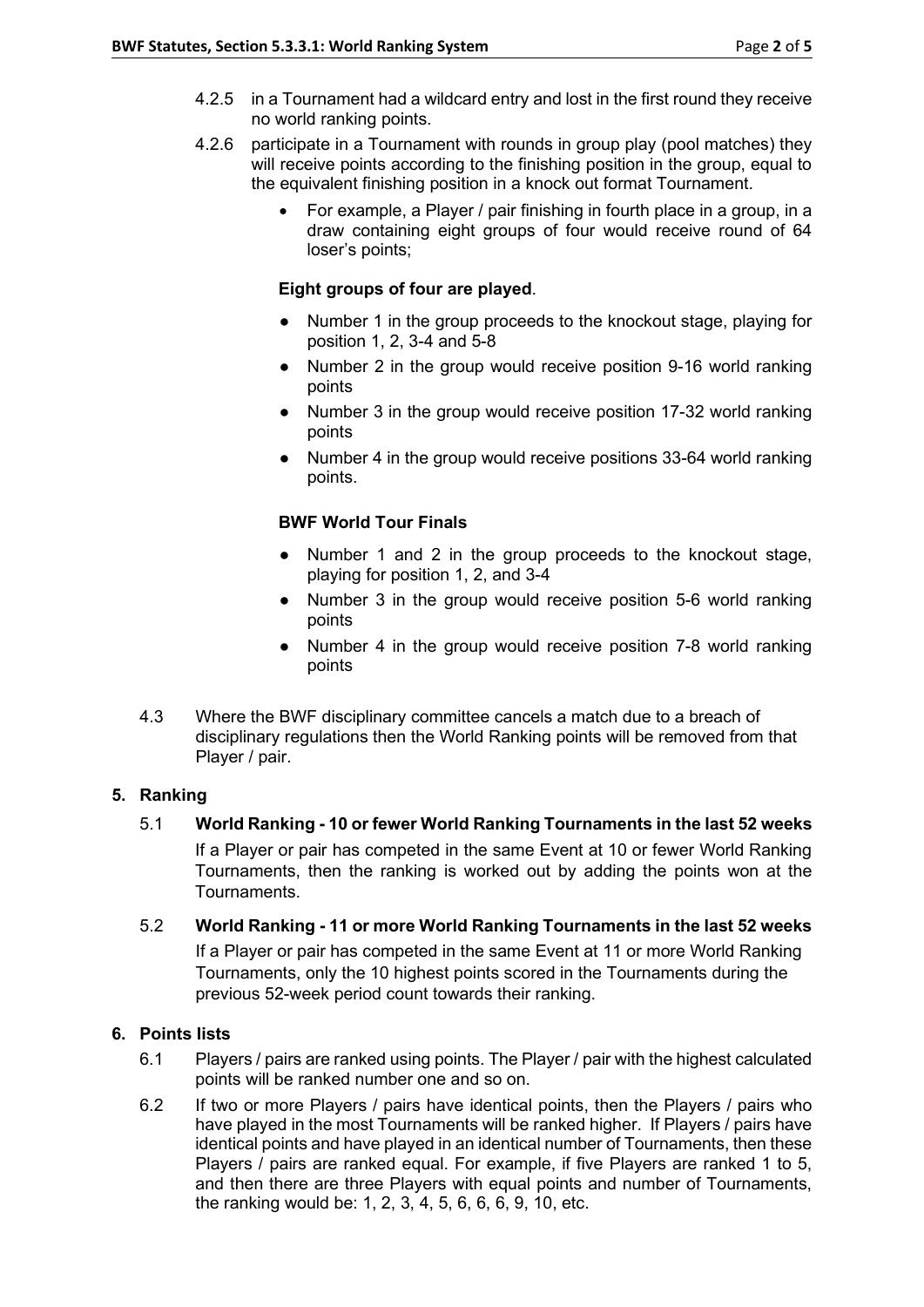6.3 The table that follows shows the points awarded in BWF-sanctioned Tournaments.

|                                                                                             | Winner | <b>Runner</b><br>Up | $*3-$<br>4 | 5-<br>8 | $9-$<br>16 | $17-$<br>32 | $33 -$<br>64 | 65-<br>128 | $129 -$<br>256 | $257 -$<br>512 | $513 -$<br>1024 |
|---------------------------------------------------------------------------------------------|--------|---------------------|------------|---------|------------|-------------|--------------|------------|----------------|----------------|-----------------|
| Grade 1 - BWF<br><b>Tournaments</b><br>(BWF World<br>Championships<br>and Olympic<br>Games) | 13000  | 11000               | 9200       | 7200    | 5200       | 3200        | 1300         | 650        | 260            | 130            | 65              |
| Grade $2-$<br><b>BWF World Tour-</b><br>Level 1 (Finals) and<br>Level <sub>2</sub>          | 12000  | 10200               | 8400       | 6600    | 4800       | 3000        | 1200         | 600        | 240            | 120            | 60              |
| Grade 2 - BWF<br><b>World Tour, Level 3</b>                                                 | 11000  | 9350                | 7700       | 6050    | 4320       | 2660        | 1060         | 520        | 210            | 100            | 50              |
| Grade 2 - BWF<br><b>World Tour, Level 4</b>                                                 | 9200   | 7800                | 6420       | 5040    | 3600       | 2220        | 880          | 430        | 170            | 80             | 40              |
| Grade 2 - BWF<br>World Tour, Level 5                                                        | 7000   | 5950                | 4900       | 3850    | 2750       | 1670        | 660          | 320        | 130            | 60             | 30              |
| Grade 2 - BWF<br>World Tour, Level 6                                                        | 5500   | 4680                | 3850       | 3030    | 2110       | 1290        | 510          | 240        | 100            | 45             | 30              |
| Grade $3 -$<br>International<br><b>Challenge</b>                                            | 4000   | 3400                | 2800       | 2200    | 1520       | 920         | 360          | 170        | 70             | 30             | 20              |
| Grade $3-$<br><b>International Series</b>                                                   | 2500   | 2130                | 1750       | 1370    | 920        | 550         | 210          | 100        | 40             | 20             | 10              |
| Grade 3 - Future<br><b>Series</b>                                                           | 1700   | 1420                | 1170       | 920     | 600        | 350         | 130          | 60         | 20             | 10             | 5               |

At the Olympic Games  $3<sup>rd</sup>$  place will receive 10100 points. Fourth place will receive 9200 points.

\*\* At BWF World Tour Finals –  $3<sup>rd</sup>$  place in the group will receive 7500 points.  $4<sup>th</sup>$  place will receive 6600 points.

#### 6.4 **World Championships & Olympic Games**

World Championships & Olympic Games are rated as BWF Tournaments.

## 6.5 **Continental Championships/Continental Multi Sports Games Individual Championships**

- 6.5.1 Individual Championships
	- Asian Championships are graded as a Grade 2, Level 2
	- European Championships are graded as a Grade 2, Level 4
	- Pan American Championships are graded as a Grade 2, Level 5
	- Oceania Championships are graded as a Grade 3, International **Challenge**
	- African Championships are graded as a Grade 3, International **Challenge** 
		- 6.5.1.1. Points earned in the Continental Multi-Sport Games Individual Championships where badminton is included on the program will be included in the World Ranking as well as the Continental Individual Championships as specified in clause 6.5.1 above. The Continental Confederations shall ensure that such Multi-Sport Games Individual Championships follow similar competition regulations as the Continental Individual Championships.
		- 6.5.1.2. The level of Tournament for Continental Multi-Sport Games Individual Championships within each Continent for the ranking points purposes shall be the same as specified in clause 6.5.1.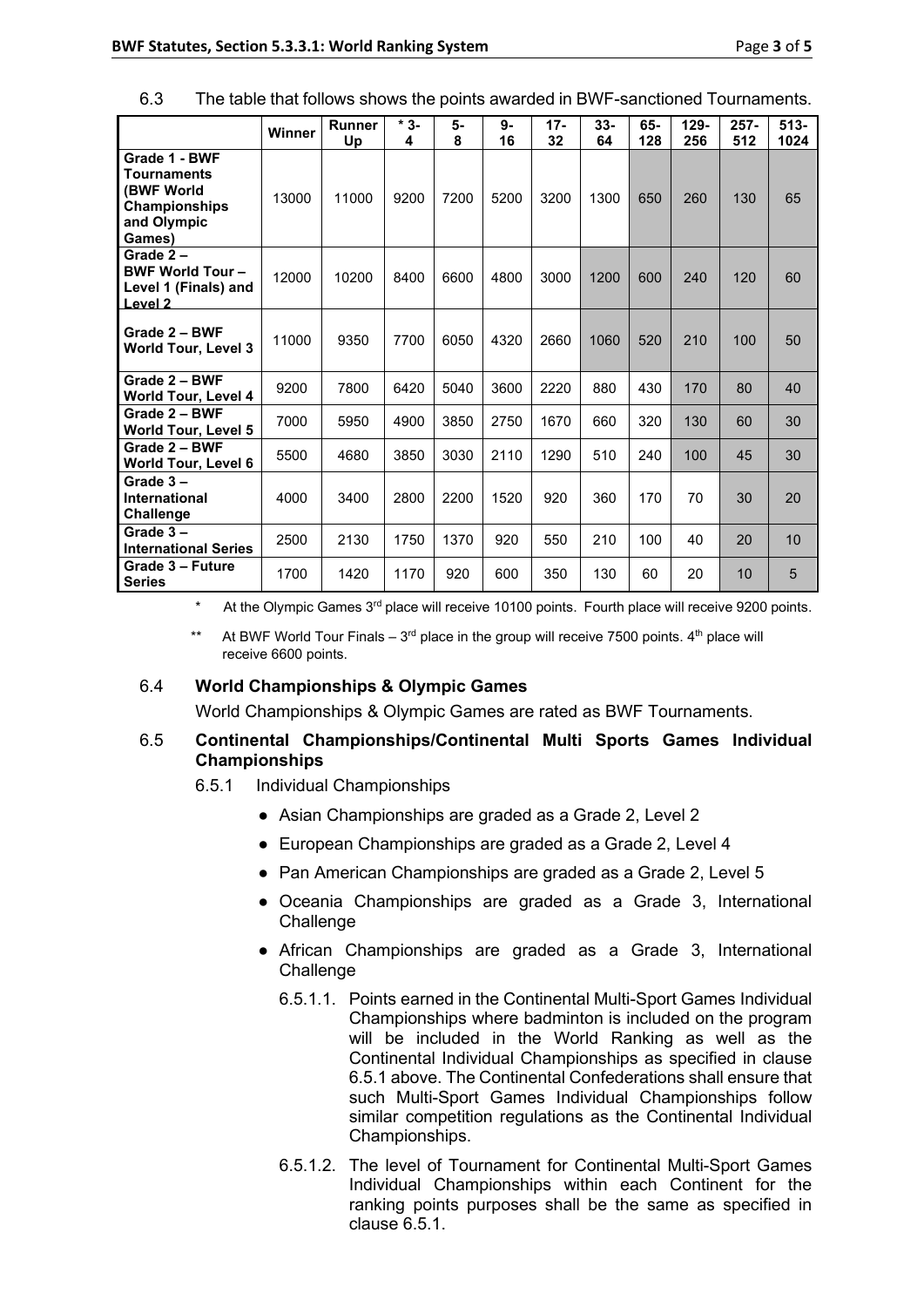#### 7. **Team Tournaments (Championships) point calculation / Continental Multi- Sports Games Team Tournaments (Championships)**

- 7.1. Team Tournaments that are included in the World Ranking are:
	- Continental Team Championships
	- **BWF World Team Championships (Sudirman Cup)**
	- Continental stage of the BWF Men's & Women's World Team Championships (Continental stage of the Thomas & Uber Cups)
	- BWF Men's & Women's World Team Championships (Thomas & Uber Cups Final stage)
	- FISU University Games Team and Individual Championships
	- 7.1.1. At the request of the Continental Confederation, points earned in the Continental Multi-Sport Games Team Tournaments can be included in the World Ranking instead of Continental Team Championships as specified in 7.1 above. The Continental Confederations shall ensure that such Multi-Sport Games Team Tournaments follow similar competition regulations as the Continental Team Championships.
- 7.2. Players / pairs can only win points for their best result in a 52-week period in any of the above Team Tournaments.
	- 7.2.1. If a Player / pair win a match, they get their average (calculation of average is shown below) plus the sum of the total ranking points of their opponent(s) divided by 100.
	- 7.2.2. If a Player / pair lose a match, they get their average (see calculation below).
	- 7.2.3. If a Player / pair win a match, but do not have a World Ranking, then they win 1 point plus the sum of the total ranking points of their opponent(s) divided by 100.
	- 7.2.4. If a Player / pair lose a match and do not have a World Ranking, then they win no points
	- 7.2.5. If a Player / pair win a match, but they do not have a World Ranking and their opponent(s) do not have a World Ranking, then they get 2 points.

## 7.3. **Average:**

7.3.1. **If a Player / pair has played in fewer than 11 Tournaments in the last 52 weeks**

Divide the points won by the number of Tournaments played in.

7.3.2. **If a Player / pair has played in 11 or more Tournaments in the last 52 weeks**

Divide the 10 best points won by 10

## **Example of the logic used to calculate a World Ranking**